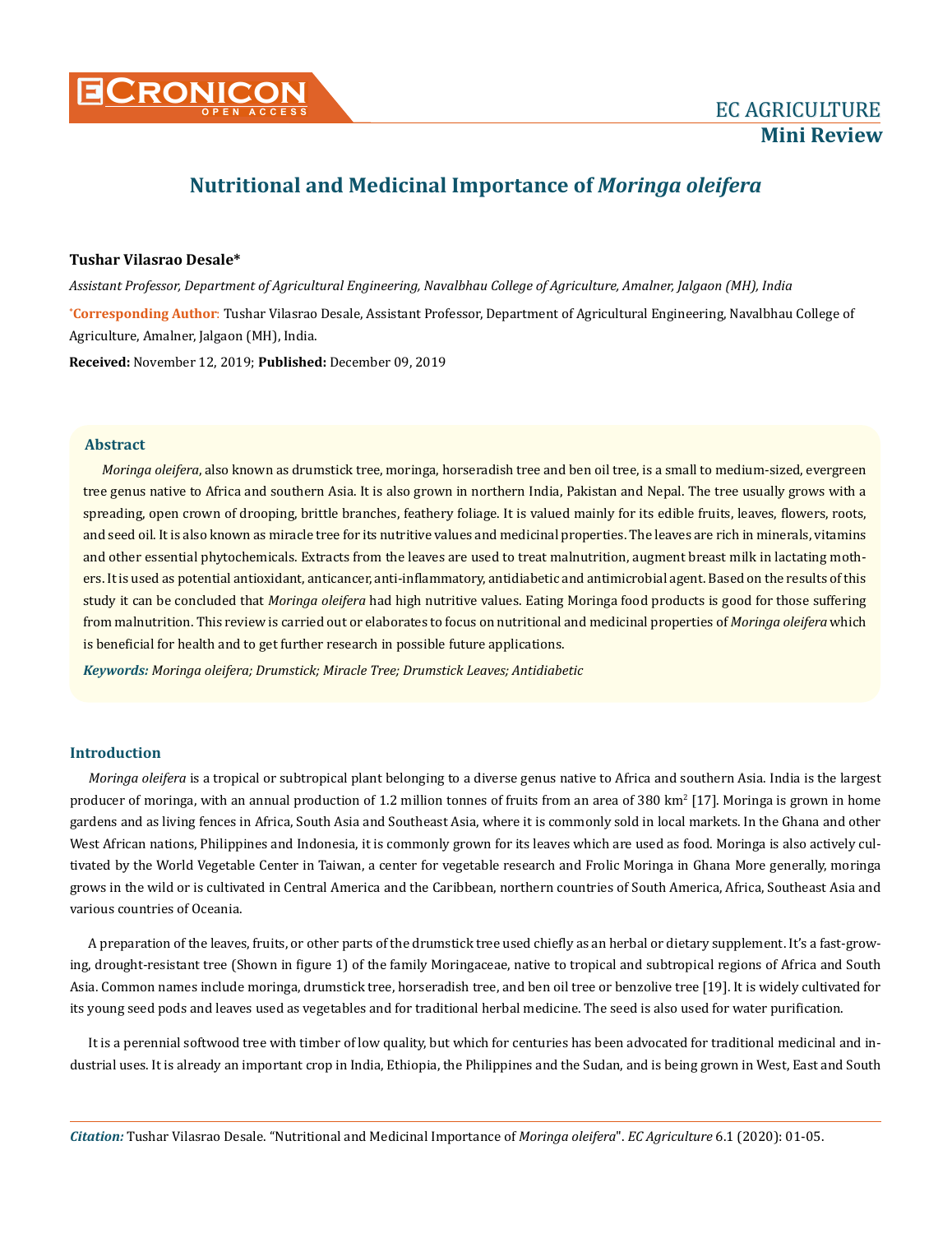

*Figure 1: Moringa oleifera tree.*

Africa, tropical Asia, Latin America, the Caribbean, Florida and the Pacific Islands. All parts of the Moringa tree are edible and have long been consumed by humans. According to Fuglie, the many uses for Moringa include: alley cropping (biomass production), animal forage (leaves and treated seed-cake), biogas (from leaves), domestic cleaning agent (crushed leaves), blue dye (wood), fencing (living trees), fertilizer (seed-cake), foliar nutrient (juice expressed from the leaves), green manure (from leaves), gum (from tree trunks), honey- and sugar cane juice-clarifier (powdered seeds), honey (flower nectar), medicine (all plant parts), ornamental plantings, biopesticide (soil incorporation of leaves to prevent seedling damping off), pulp (wood), rope (bark), tannin for tanning hides (bark and gum), water purification (powdered seeds). Moringa seed oil (yield 30 - 40% by weight), also known as Ben oil, is a sweet non-sticking, non-drying oil that resists rancidity [7]. It has been used in salads, for fine machine lubrication, and in the manufacture of perfume and hair care products [18]. In the West, one of the best known uses for Moringa is the use of powdered seeds to flocculate contaminants and purify drinking water [7], but the seeds are also eaten green, roasted, powdered and steeped for tea or used in curries [2]. This tree has in recent times been advocated as an outstanding indigenous source of highly digestible protein, Ca, Fe, Vitamin C, and carotenoids suitable for utilization in many of the so-called "developing" regions of the world where under nourishment is a major concern. The objective of this study is to focus or review on nutritional and medicinal properties of *Moringa oleifera* which is beneficial for health.

### **Nutritional and medicinal importance**

The Moringa's incredible medicinal usage which is claimed by many cultures and communities based on real life experiences are confirmed by science*.* The Moringa contains many essential nutrients, vitamins, minerals, amino acids, beta carotene, antioxidants, antiinflammatory nutrients and omega 3 and omega 6 fatty acids [9]. It was found that, carbohydrates 9.1g, dietary fiber 2.1g, fat 1.7g, protein 8.1g also rich in vitamins such as vitamin A 80 μg, thiamine (B1) 0.103 mg, Riboflavin (B2) 0.112 mg, Niacin (B3) 1.5 pantothenic acids (B5) 0.48 mg. vitamin B6 0.129 mg folic acid (B9) 41 μg Vitamin C 8.6 mg also rich in minerals such as Calcium 99.1 mg, Iron 1.3 mg, Magnesium 35.1 mg Manganese 0.119 mg, Phosphorus 70.8 mg, Potassium 471 mg, Sodium 70 mg, Zinc 0.85 mg Also rich in essentials amino acids (ug/ml) Threonine 36.77, Valine 22.1, Methionine 2.13, Leucine 20.50, Isoleucine 31.8, Phenylalanine36.8, Histidine 30.88, Lycine 27.67, Argnine 21.45 [12].

The *Moringa oleifera* leaves are rich in starch, minerals, and iron, vitamin A, B and C. The powder of its leaves can be produced by drying and crushing the leaves which is used as protein and calcium supplement. The edible parts of moringa are, root, flowers, and leaves,

*Citation:* Tushar Vilasrao Desale. "Nutritional and Medicinal Importance of *Moringa oleifera*". *EC Agriculture* 6.1 (2020): 01-05.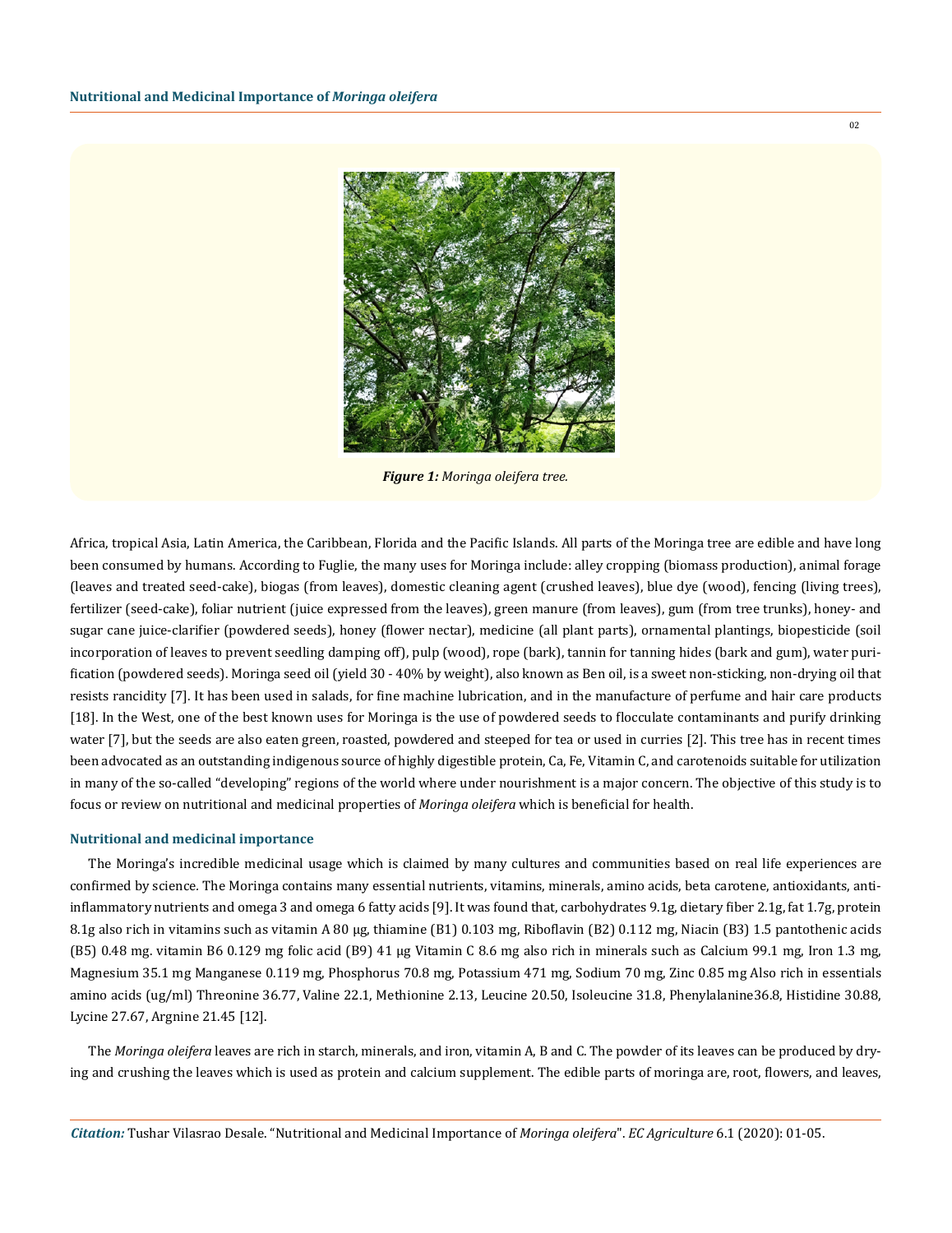fruits and seeds. From a long time it was used as a medicine to treat skin infections, scurvy, tumors, bronchitis, and anaemia. The leaves of Moringa are equal to 7 times the Vitamin C of Oranges, 4 times the Vitamin A of Carrots, 4 times the Calcium of Milk, 3 times the Potassium of Bananas and 2 times the Protein of Yogurt as shown in figure 2 [8].



# **Edible parts of moringa tree**

#### **Pods**

The young pods are called "drumsticks" because of the shape of the pods by Indian communities. It can be cooked in many varieties according to different regions of India. Many people cooked it as a vegetable, while some communities make a mixed vegetable recipe called "Sambar Dal". They are commonly found in Indian and Asian markets in fresh forms as well as canned forms. The Moringa pods are supplied to Europe and Asia by India, Kenya, and Srilanka. In Nigeria, the seeds are prized for their bitter flavor; they are commonly added to sauces or eaten as a fried snack. The edible seed oil may be used in condiments or dressings. Ground, debittered moringa seed is suitable as a fortification ingredient to increase the protein, iron and calcium content of wheat flours [10].

#### **Leaves**

The Leaves are very nutritious and many recipes can be made in a variety of ways. The most common way of preparing the moringa leaves dish is the spinach recipe. The young leaves are the source of starch or porridge made with corn meal. The dried leaves of Moringa can be added to sauces to improve its nutritional value.

*Citation:* Tushar Vilasrao Desale. "Nutritional and Medicinal Importance of *Moringa oleifera*". *EC Agriculture* 6.1 (2020): 01-05.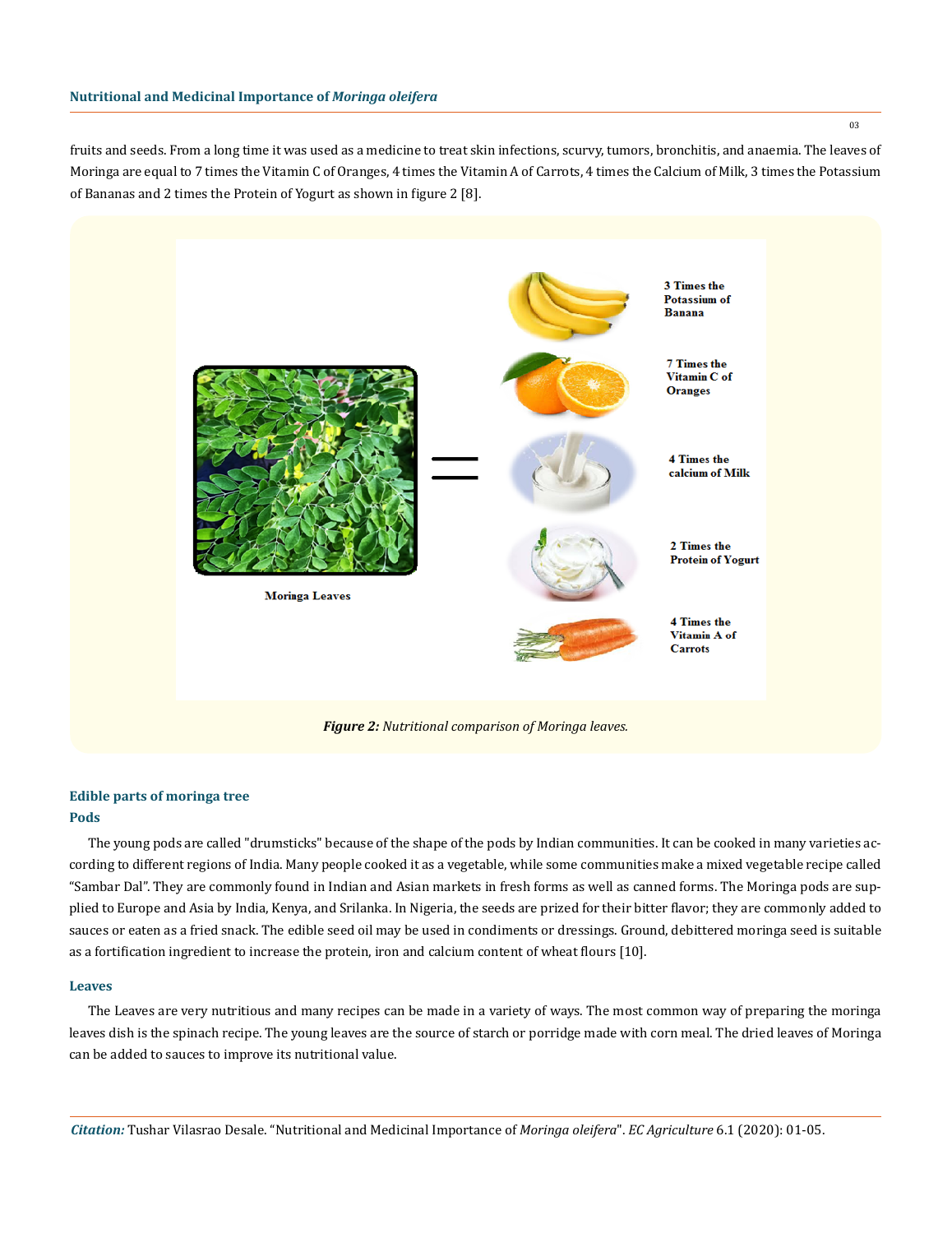The leaves are the most nutritious part of the plant, being a significant source of B vitamins, vitamin C, provitamin A as beta-carotene, vitamin K, manganese, and protein [14]. When compared with common foods particularly high in certain nutrients per 100g fresh weight, cooked moringa leaves are considerable sources of these same nutrients. Some of the calcium in moringa leaves is bound as crystals of calcium oxalate [11] though at levels  $1/25<sup>th</sup>$  to  $1/45<sup>th</sup>$  of that found in spinach, which is a negligible amount. The leaves are cooked and used like spinach and are commonly dried and crushed into a powder used in soups and sauces.

#### **Seeds**

The seeds, sometimes removed from more mature pods and eaten like peas or roasted like nuts, contain high levels of vitamin C and moderate amounts of B vitamins and dietary minerals. The seeds are also part of the edible portion of Moringa. The seeds are peeled off from the outer coating and can be eaten as peas when they are fresh and green, the dry seeds cannot be eaten due to the bittering of the outer coating of the seed. The mature seeds consist of 40% of the oil. Moringa oil contains 73% Oleic acid which can be used for cooking and can be sold as "ben oil" [4]. The oil cake of Moringa seed is bitter in taste and contains anti-nutritional elements, like haemagglutinins, glucosinolates, alkaloids, and saponin [5].

#### **Roots**

The roots are shredded and used as a condiment with sharp flavor qualities deriving from significant content of polyphenols [1]. The roots are not truly edible but the trees which are a few months old can be taken out and used in the diet in place of horse radish. The bark of the root is thoroughly scrapped off because of the presence of alkaloids including the toxic and active moringinine. It is observed that eating a large amount of the drumstick roots or consuming it frequently can lead to nervous problems as it contains pterygospermin and an alkaloid called spirachin, which is a nerve-paralyzing agent.

#### **Flowers**

One year of matured Moringa tree is able to produce pods. The recipes of flowers of moringa are generally made in two ways one is frying it as it is and the other way is making the flowers mixed with batter and deep fried it. It can be eaten as a special food and is highly nutritious. The flowers are rich in Ca and K. The flowers of Moringa are the source of nectar for bees.

#### **Conclusion**

The Moringa tree is drought resistant and is very inexpensive, therefore it can be grown in almost every region including the areas of malnutrition. The *Moringa oleifera* plant provides better nutrition and can cure and prevent most of the diseases. It has many properties which is beneficial for us and much more people didn't aware about it. Almost each and every part of this tree is edible and can surely eliminate malnutrition. It consists of proteins, vitamins, carbohydrates in more amounts compared to other nutritional products. There are a number of food preparations which can be made from a single tree using its different parts. The poor countries and the regions of malnutrition should promote the plantation of *Moringa oleifera*. Moringa is a miracle plant having many benefits and can be grown at large scale as it is the best gift from nature. This review is carried out to focus on nutritional and medicinal properties of *Moringa oleifera* which is beneficial for health and to get further research in possible future applications.

## **Bibliography**

- 1. Atawodi SE., *et al*[. "Evaluation of the polyphenol content and antioxidant properties of methanol extracts of the leaves, stem, and root](https://www.ncbi.nlm.nih.gov/pubmed/20521992)  [barks of Moringa oleifera Lam".](https://www.ncbi.nlm.nih.gov/pubmed/20521992) *Journal of Medicinal Food* 13.3 (2010): 710-716.
- 2. Berger MR., *et al*[. "Toxicological assessment of seeds from Moringa oleifera and Moringa stenopetala, two highly efficient primary](https://www.ncbi.nlm.nih.gov/pubmed/6535725) [coagulants for domestic water treatment of tropical raw waters".](https://www.ncbi.nlm.nih.gov/pubmed/6535725) *East African Medical Journal* 61.9 (1984): 712-716.
- 3. Chinma C., *et al*[. "Effect of germinated tigernut and moringa flour blends on the quality of wheat-based bread".](https://onlinelibrary.wiley.com/doi/abs/10.1111/jfpp.12023) *Journal of Food Process[ing and Preservation](https://onlinelibrary.wiley.com/doi/abs/10.1111/jfpp.12023)* 38.2 (2014): 721-727.

04